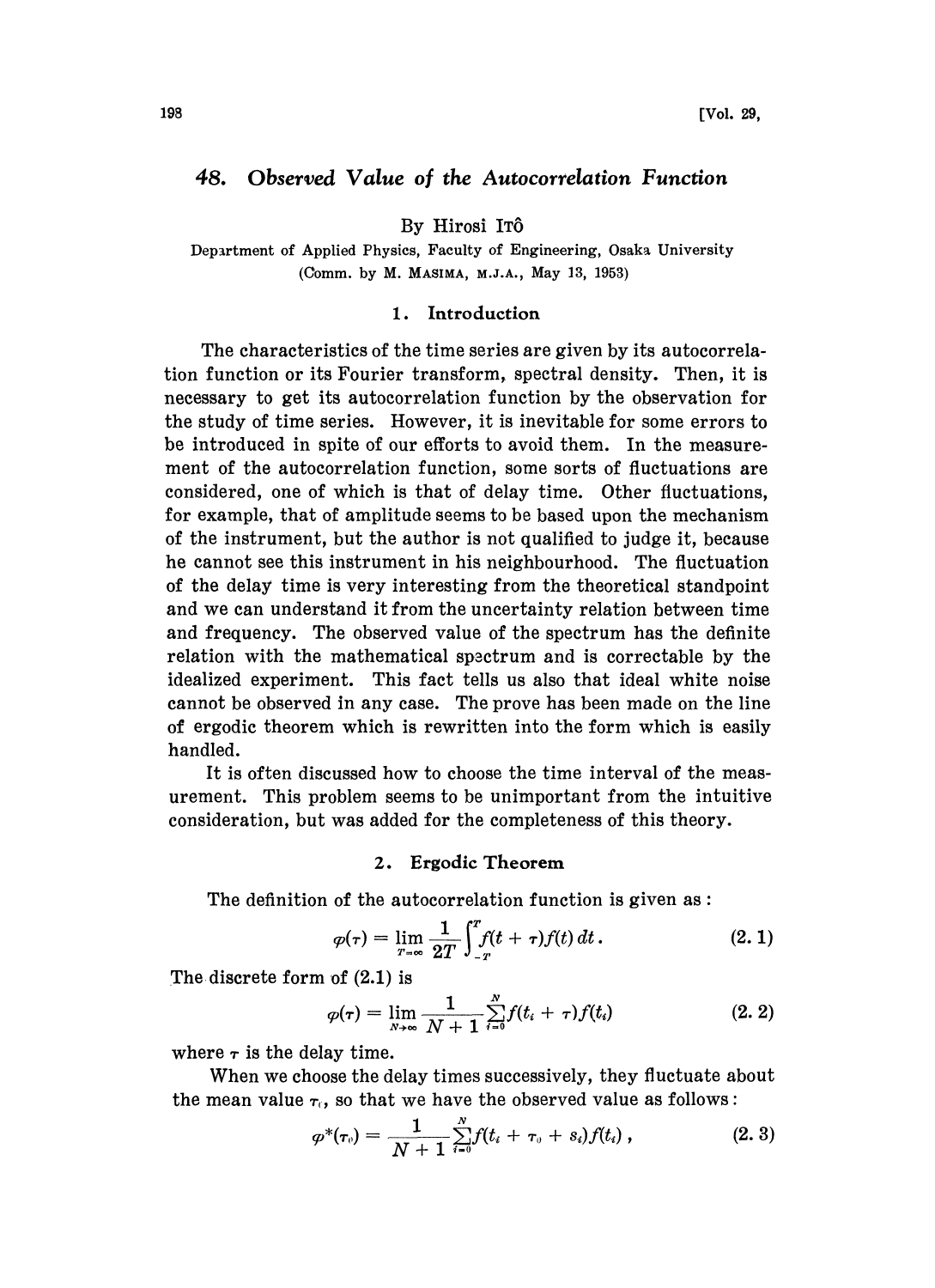where  $s_i$  is the fluctuation of the *i* th time point. What is the relation between the mathematical autocorrelation function (2.2) and the observed value  $(2.3)$ ? Or, how much information loss is there when we use the result  $(2.3)$ ?

The difficulty in solving this problem is that, the law of the randomness of the time series is different from that to which the error distribution is obeyed. Nevertheless, the single summation with respect to the index  $i$  requires the both distribution laws when we use the formula (2.3). To avoid this confusion we use the ergodic property of the time series.

Let  $f(t)$  be an almost periodic function which is real or complex, and bounded under the condition

$$
|f(t)| < C. \tag{2.4}
$$

We can prove the following theorem:

We can find for all  $k(k=0, 1, \ldots N)$  a positive integer M and an almost periodicity  $T$  such that

$$
\bigg| \frac{1}{M+1} \sum_{j=0}^M \{ f(t_k+\tau_{\scriptscriptstyle 0}+s_{kj}+jT)f(t_k+jT) - f(t_k+\tau_{\scriptscriptstyle 0}+s_{kj})f(t_k) \, \} \, \bigg| < \varepsilon \, ,
$$

where  $\varepsilon$  is the given positive number.

To prove this theorem, we use the ergodic property of  $f(t)$ . We can choose T such that

$$
|f(t_k+T)-f(t_k)|<\frac{\varepsilon}{CM}
$$

for all  $k$ . Now the following relation is easily proved.

$$
\begin{aligned} &|f(t_k+2T)-f(t_k)| \\ &=|f(t_k+2T)-f(t_k+T)+f(t_k+T)-f(t_k)| \\ &<||f(t_k+2T)-f(t_k+T)|+|f(t_k+T)-f(t_k)|| \\ &<\frac{2}{CM}\,\epsilon. \end{aligned}
$$

Generally we have

$$
|f(t_k+jT)-f(t_k)|<\frac{j}{CM}\epsilon\,.\quad (j=1,2,\ldots M)
$$

Then

$$
|f(t_k + \tau_0 + s_{kj} + jT) f(t_k + jT) - f(t_k + \tau_0 + s_{kj}) f(t_k)|
$$
  
=  $|\{f(t_k + \tau_0 + s_{kj} + jT) - f(t_k + \tau_0 + s_{kj})\} f(t_k + jT) + f(t_k + \tau_0 + s_{kj}) \{f(t_k + jT) - f(t_k)\}|\n $\langle \frac{j}{MC} \epsilon | f(t_k + jT) + f(t_k + \tau_0 + s_{kj}) | \langle \frac{2j}{M} \epsilon,$$ 

where the last relation is obtained from the bounded condition  $(2, 4)$ . Hence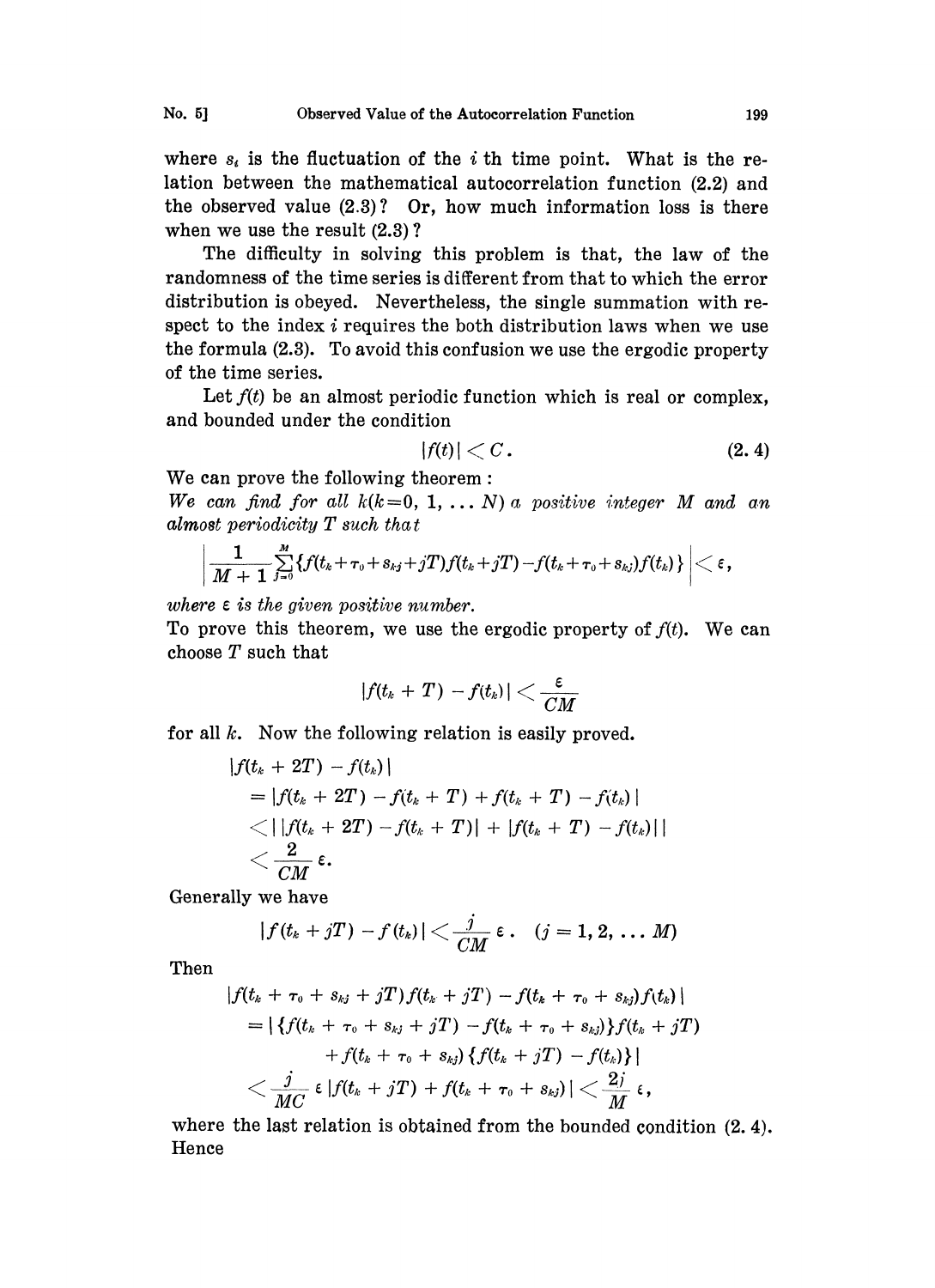200 H. ITÔ [Vol. 29,

$$
\left|\frac{1}{M+1}\sum\limits_{j=0}^M\left\{f(t_k+\tau_0+s_{kj}+jT)f(t_k+jT)-f(t_k+\tau_0+s_{kj})f(t_k)\right\}\right|\\\leq \frac{2\varepsilon}{M(M+1)}\sum\limits_{j=0}^M j=\varepsilon\ ,\quad \ \left(\because\ \sum\limits_{j=0}^M j=\frac{M(M+1)}{2}\right)
$$

which is what we must prove.

#### 3. Observed Spectral Density

This theorem teaches us that, instead of the  $M+1$  observations on the time points each of which differs by period  $T$ , we may adopt the same time observation of  $M+1$  samples. From this theorem, if we use the formula

$$
\varphi^*(\pmb{\tau}_0) = \frac{1}{(M+1)(N+1)}\sum_{k=0}^N\sum_{j=0}^M f(t_k+\tau_0+s_{kj})f(t_k)
$$

instead of

$$
\varphi(\tau_0) = \frac{1}{(M+1) (N+1)} \sum_{k=0}^{N} \sum_{j=0}^{M} f(t_k + \tau_0 + s_{kj} + jT) f(t_k + jT),
$$

he absolute value of the difference can be made as small as desired, by properly choicing of  $M$  and  $T$ . This relation exists even when the complex function is adopted, so that, we define the observed value of the autocorrelation function as follows:

$$
\varphi^*(\tau_0) = \frac{1}{N+1} \sum_{k=0}^N \frac{1}{M+1} \sum_{j=0}^M f(t_k + \tau_0 + s_{kj}) \overline{f(t_k)}.
$$

Multiplying  $e^{-i\omega\tau_0}$ , integrating over the domain  $(-T, T)$ , we have

$$
\varPhi^*_{T}(\omega) = \frac{1}{N+1} \sum_{k=0}^N \frac{1}{M+1} \sum_{j=0}^M \int_{-T}^T f(t_k + \tau_0 + s_{kj}) \overline{f(t_k)} \, e^{-i\omega \tau_0} d\tau_0
$$
\n
$$
= \frac{A_T(\omega)}{(N+1)(M+1)} \sum_{k=0}^N \sum_{j=0}^M \overline{f(t_k)} \, e^{i\omega (t_k + s_{kj})},
$$

where  $A_{r}(\omega)$  is the Fourier transform of the function  $f_{r}(t)$  which satisfies

$$
f_{\textit{r}}(t) = f(t) \qquad (- \; T < t < T) \newline \text{and} \qquad \qquad f_{\textit{r}}(t) = 0 \qquad (\; |t| > T)
$$

 $s_{ki}$  (j=0,...M) may be considered as the M+1 samples of the fluctuation on the k th time point, and these  $N+1$  fluctuations on  $N+1$  time points may be assumed to be independent mutually. Therefore, it may be concluded that  $s_{kj}$  is independent of the suffix k, and is rewritten as  $s_j$  hereafter. When the number N becomes larger, summation may be replaced by integration.

$$
\begin{split} \phi_{T}^{*}(\omega) &= \frac{A_{T}(\omega)}{M+1} \sum_{j=0}^{M} e^{i\omega s_{j}} \frac{1}{T} \int_{0}^{T} \overline{f(t)} \, e^{i\omega t} dt \\ &= \frac{|A_{T}(\omega)|^{2}}{T} \frac{1}{M+1} \sum_{j=0}^{M} e^{i\omega s_{j}} \\ &= \frac{|A_{T}(\omega)|^{2}}{T} \frac{1}{M+1} \sum_{j=0}^{M} s_{j}^{k} \sum_{k=0}^{\infty} \frac{(i)^{k}}{(k)!} \, \omega^{k} \end{split}
$$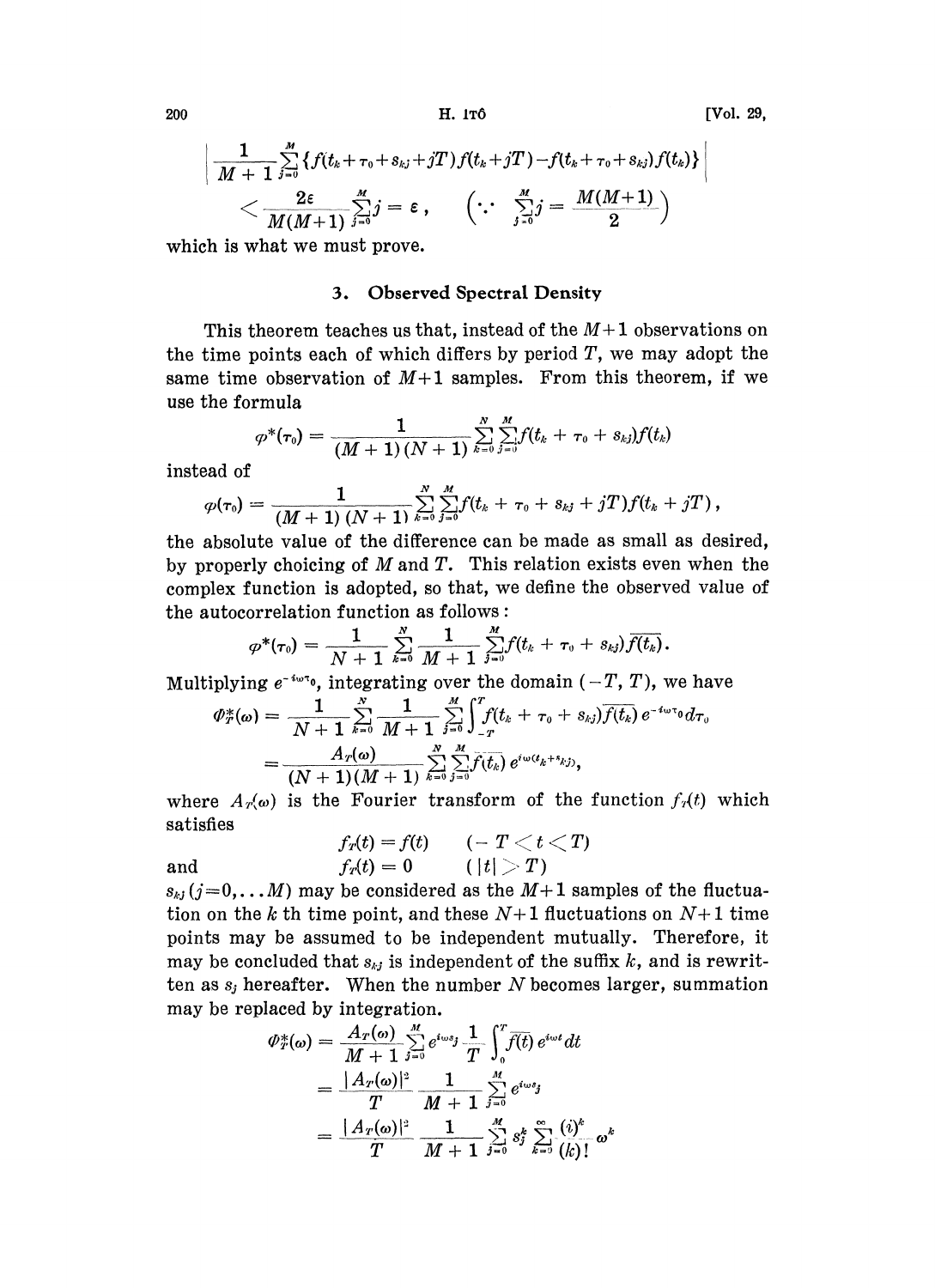Let us consider the case where M approaches  $\infty$ , and assume the Gaussian distribution; then we have

$$
\lim_{M \to \infty} \frac{1}{M+1} \sum_{j=0}^{M} s_j^k = \frac{1}{\sqrt{2\pi} \sigma} \int_{-\infty}^{\infty} s^k e^{-\frac{s^2}{2\sigma^2}} ds
$$

$$
= \frac{(2n)!}{2^n n!} \sigma^{2n} \qquad (k = 2n)
$$
  
Hence 
$$
\Phi_T^*(\omega) = \frac{|A_T(\omega)|^2}{T} \sum_{n=0}^{\infty} (-)^n \left(\frac{\omega^2 \sigma^2}{2}\right)^n
$$

$$
= \frac{|A_T(\omega)|^2}{T} e^{-\frac{\omega^2 \sigma^2}{2}}
$$

In the limit of 
$$
T \rightarrow \infty
$$
, this becomes

$$
\varPhi^*(\omega) = \varPhi(\omega) e^{-\frac{\omega^2 \sigma^2}{2}},
$$

where  $\varPhi(\omega)$  is the exact spectral density.

In Fig. 1 the full line denotes  $\varPhi(\omega)$  and dotted line  $\varPhi^*(\omega)$ , and  $AB/AC = \exp\Big(-\frac{\sigma^2\omega^2}{2}\Big)$ . If we observe the ideal white noise whose spectrum is constant over all frequencies, the observed value is

$$
\varPhi^*(\omega)=ce^{-\frac{\omega^2\sigma^2}{2}}
$$

In Fig. 2, the full line is the observed value and its effective bandwidth is  $1/\sigma$ .



This result is based on the uncertainty relation

$$
\Delta \omega \Delta t = 1,
$$

and tells us that we cannot observe the ideal white noise, because the fluctuation of the delay time hinders the measurement of the high frequency region. In order to complete the theory, we consider the problem of random sampling.

The autocorrelation function in random sampling is given by the ergodic theorem as follows:

$$
\varphi'(\tau_0) = \frac{1}{M+1} \sum_{j=0}^M \frac{1}{2N+1} \sum_{k=-N}^N f(ks_0 + s_{kj} + \tau_0) \overline{f(ks_0 + s_{kj})},
$$